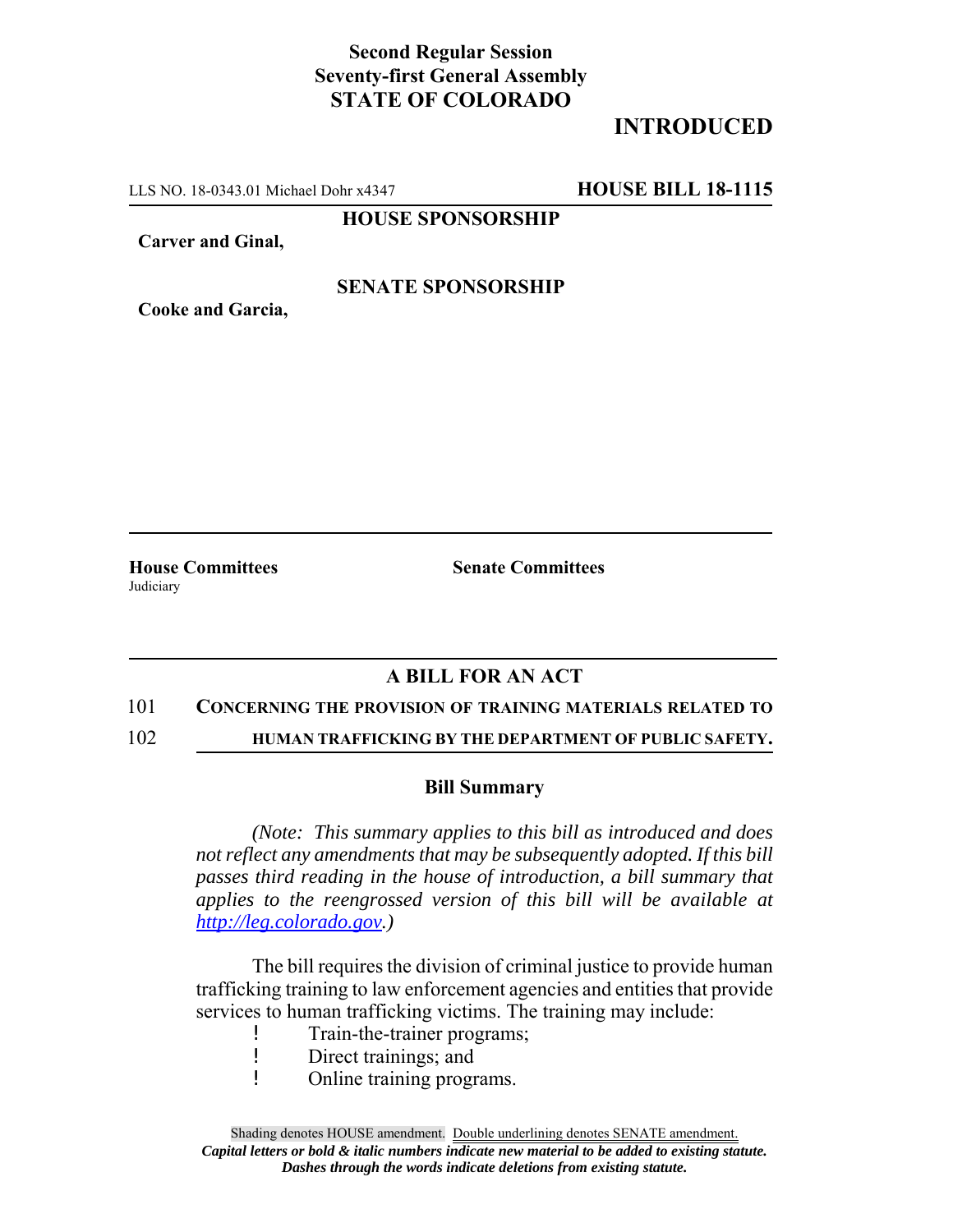The training may be provided to law enforcement agencies, organizations that provide direct services to human trafficking victims, school personnel and parents or guardians of students, and any other organization, agency, or group that would benefit from such training. The training must be developed in consultation with the Colorado human trafficking council. When considering requests for training, the division should give priority to requests from areas of the state that have limited access to training resources. Beginning in 2019, the council's annual human trafficking report must include an update on the trainings provided.

*Be it enacted by the General Assembly of the State of Colorado:*

 **SECTION 1. Legislative declaration.** (1) The general assembly hereby finds and declares that:

 (a) Human trafficking is a matter of statewide concern and has a direct impact on local communities, law enforcement agencies, and entities that provide services to human trafficking survivors;

 (b) Although training resources are available on the front range, many areas of the state have limited training resources pertaining to human trafficking that are easily available or accessible;

 (c) Labor and sex trafficking can happen in any community. All areas of the state should have access to training to help identify human trafficking and provide critical services to human trafficking survivors.

 (d) Traffickers target and recruit children in schools in Colorado. It is essential to increase awareness of school staff, parents and guardians, and students of the dangers of human trafficking. To assist schools, 16 parents, and children, the Colorado school safety resource center shall annually update and disseminate a list of available human trafficking curricula to schools, including some that are free of charge.

 (e) The Colorado human trafficking council has developed a curriculum and train-the-trainer program for law enforcement; and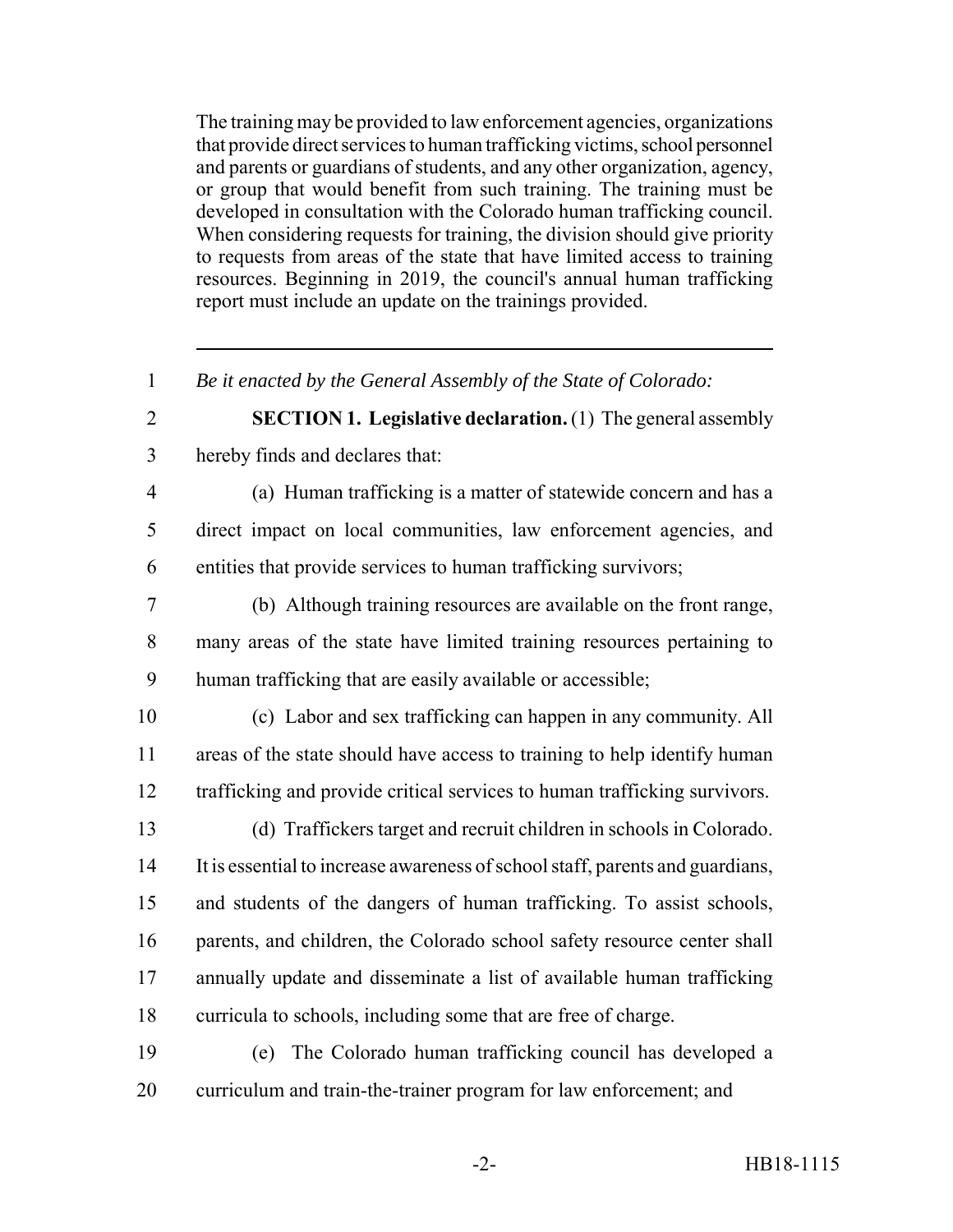(f) The council is currently developing a curriculum and train-the-trainer program for entities that provide services to human trafficking survivors. The curriculum and training programs may supplement the excellent anti-trafficking work being done by advocacy and service organizations across the state.

(2) The general assembly therefore finds that:

 (a) Law enforcement agencies, organizations that provide services to human trafficking survivors, and local communities would benefit from additional training opportunities related to human trafficking;

 (b) The division of criminal justice and the Colorado human trafficking council are well placed to develop human trafficking curricula and to help provide training in this critical area; and

 (c) The Colorado school safety resource center is committed to continuing to make available human trafficking educational resources to schools, parents, and children.

 **SECTION 2.** In Colorado Revised Statutes, **add** 24-33.5-521 as follows:

 **24-33.5-521. Human trafficking training.** (1) THE DIVISION SHALL SERVE AS AN ADDITIONAL RESOURCE TO PROVIDE TRAINING RELATED TO HUMAN TRAFFICKING. THE TRAINING MAY INCLUDE:

- (a) TRAIN-THE-TRAINER PROGRAMS;
- (b) DIRECT TRAININGS; AND
- 23 (c) ONLINE TRAINING PROGRAMS.

 (2) UPON REQUEST, THE FOLLOWING ENTITIES MAY RECEIVE TRAINING FROM THE DIVISION:

- (a) LAW ENFORCEMENT AGENCIES;
- (b) ORGANIZATIONS THAT PROVIDE DIRECT SERVICES TO VICTIMS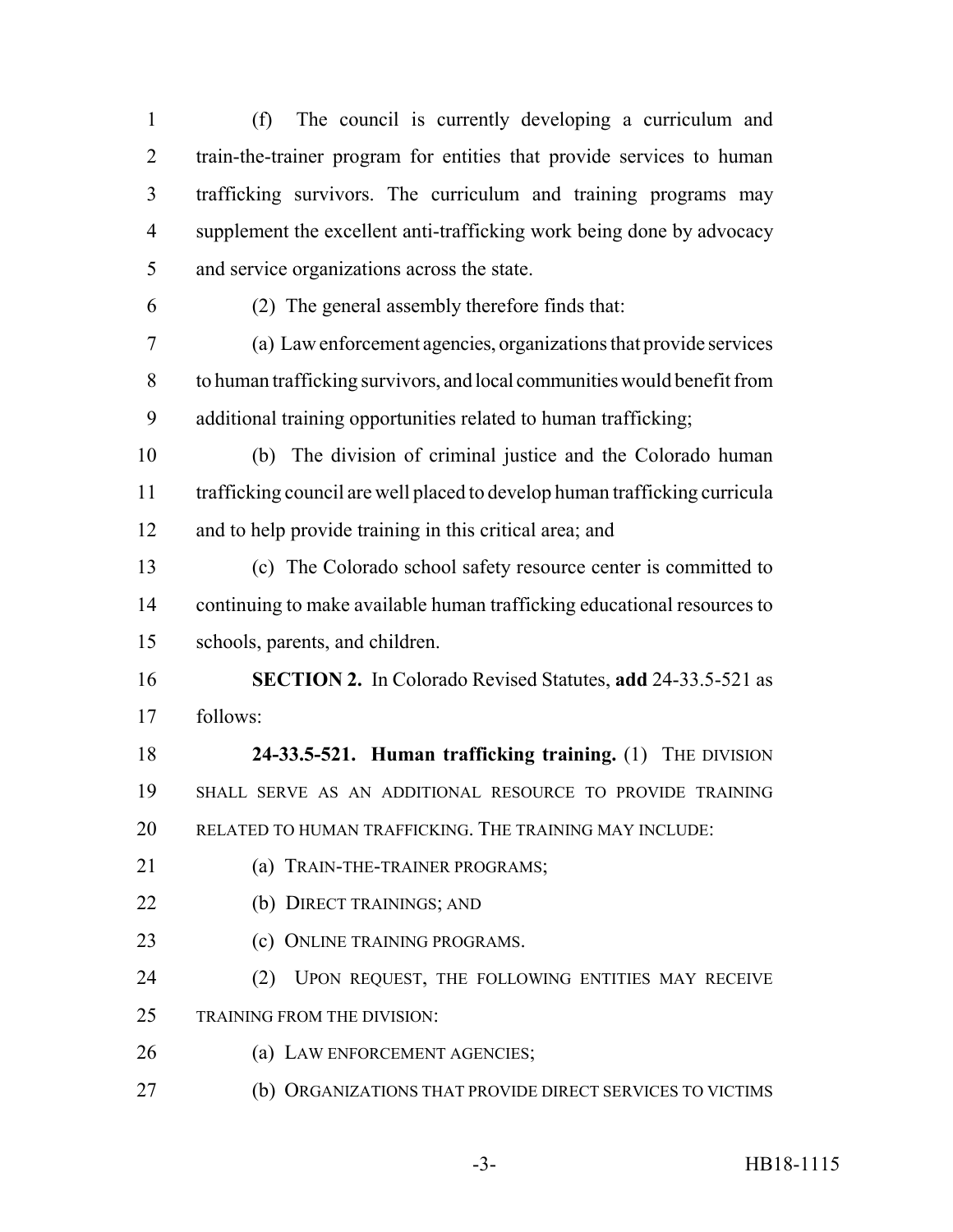OF HUMAN TRAFFICKING;

 (c) SCHOOL PERSONNEL AND PARENTS OR GUARDIANS OF STUDENTS; AND

 (d) ANY OTHER ORGANIZATION, AGENCY, OR GROUP THAT WOULD BENEFIT FROM SUCH TRAINING.

 (3) TRAINING CURRICULA PROVIDED BY THE DIVISION MUST BE DEVELOPED IN COLLABORATION WITH THE COLORADO HUMAN TRAFFICKING COUNCIL CREATED IN SECTION 18-3-505.

 (4) WHEN EVALUATING REQUESTS FOR TRAINING, THE DIVISION SHALL GIVE PRIORITY TO REQUESTS FROM AREAS OF THE STATE THAT HAVE LIMITED ACCESS TO OTHER TRAINING RESOURCES.

 (5) ON OR BEFORE JANUARY 17, 2019, AND EACH YEAR THEREAFTER, THE DIVISION SHALL INCLUDE AN UPDATE ON TRAININGS PROVIDED BY THE DIVISION IN THE ANNUAL HUMAN TRAFFICKING REPORT REQUIRED BY SECTION 18-3-505 (4)(b).

 (6) THE DIVISION MAY ACCEPT AND EXPEND MONEY, GIFTS, GRANTS, DONATIONS, SERVICES, AND IN-KIND DONATIONS FROM ANY PUBLIC OR PRIVATE ENTITY FOR ANY DIRECT OR INDIRECT COSTS ASSOCIATED WITH THE DUTIES OF THIS SECTION; EXCEPT THAT THE DIVISION MAY NOT ACCEPT MONEY, GIFTS, GRANTS, DONATIONS, SERVICES, OR IN-KIND DONATIONS IF ACCEPTANCE IS SUBJECT TO CONDITIONS THAT ARE INCONSISTENT WITH STATE LAW OR REQUIRES A PREDETERMINED 23 CONCLUSION OR RESULT FROM THE TASK FORCE. THE DIVISION SHALL REQUEST THAT THE ENTITY OFFERING THE MONEY, GIFT, GRANT, DONATION, SERVICES, OR IN-KIND DONATION SUBMIT A LETTER PRIOR TO THE OFFER SPECIFYING THE AMOUNT OF MONEY, GIFT, GRANT, OR DONATION OFFERED, OR THE ESTIMATED VALUE OF THE SERVICES OR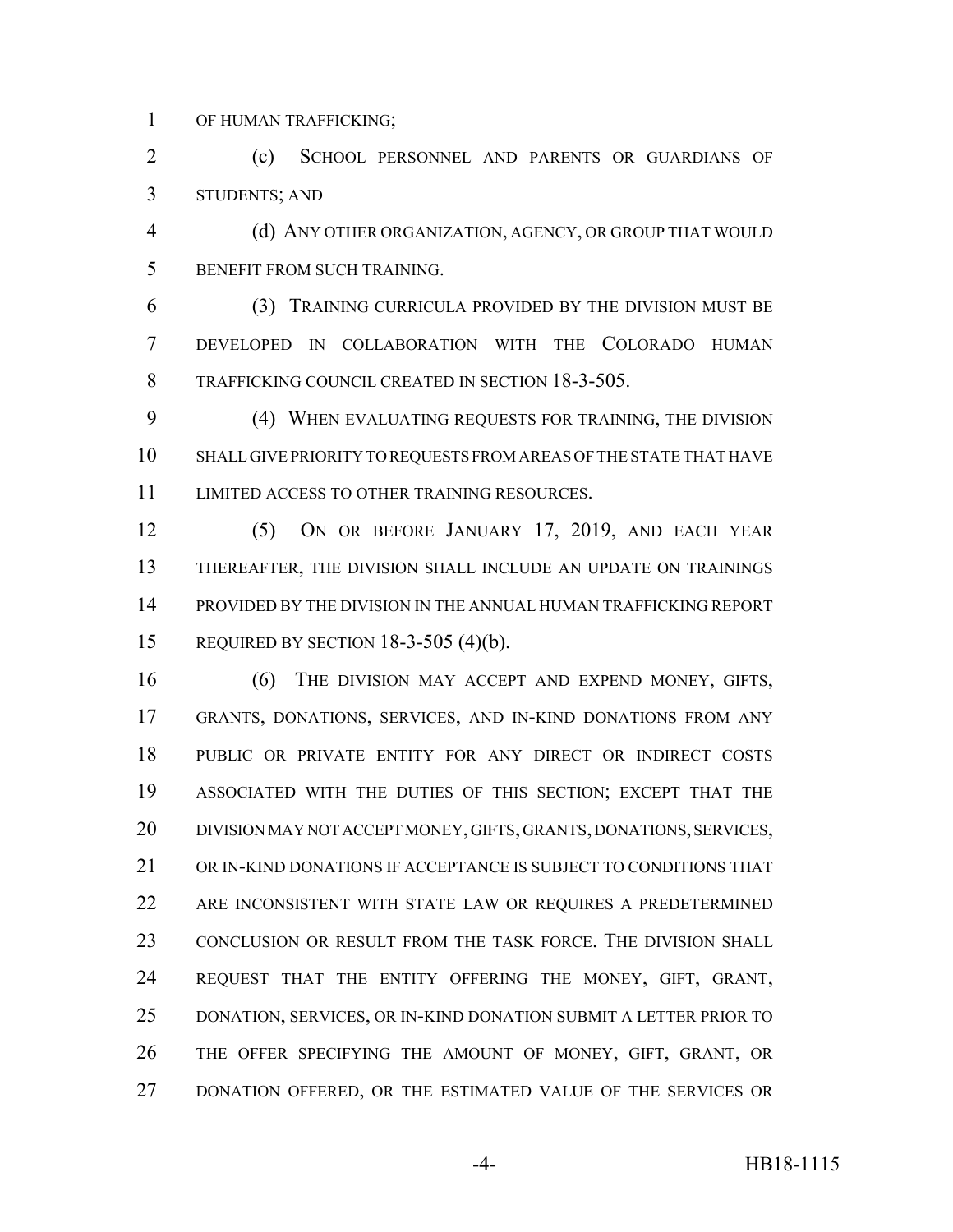IN-KIND DONATION OFFERED, THE PERIOD FOR WHICH THE MONEY, GIFT, GRANT, DONATION, SERVICES, OR IN-KIND DONATION IS AVAILABLE, AND THE SPECIFIC PURPOSES FOR WHICH THE MONEY, GIFT, GRANT, DONATION, SERVICES, OR IN-KIND DONATION IS TO BE USED.

 **SECTION 3.** In Colorado Revised Statutes, 24-33.5-1809, **amend** (1)(c) introductory portion as follows:

 **24-33.5-1809. Prevention of child sexual abuse and assault - resource bank - training.** (1) The director shall appoint a person to the center to collect and provide materials and to provide training to school personnel, parents, and students regarding preventing child sexual abuse and assault, including materials and training that are specific to preventing sexual abuse and assault of children with developmental disabilities. At a minimum, the appointed person shall:

 (c) Research and select model, age-appropriate educational materials designed for children in grades kindergarten through twelve regarding child sexual abuse and assault awareness and prevention, INCLUDING HUMAN TRAFFICKING, which may include, but need not be limited to:

 **SECTION 4. Act subject to petition - effective date.** This act takes effect at 12:01 a.m. on the day following the expiration of the ninety-day period after final adjournment of the general assembly (August 8, 2018, if adjournment sine die is on May 9, 2018); except that, if a referendum petition is filed pursuant to section 1 (3) of article V of the state constitution against this act or an item, section, or part of this act within such period, then the act, item, section, or part will not take effect unless approved by the people at the general election to be held in